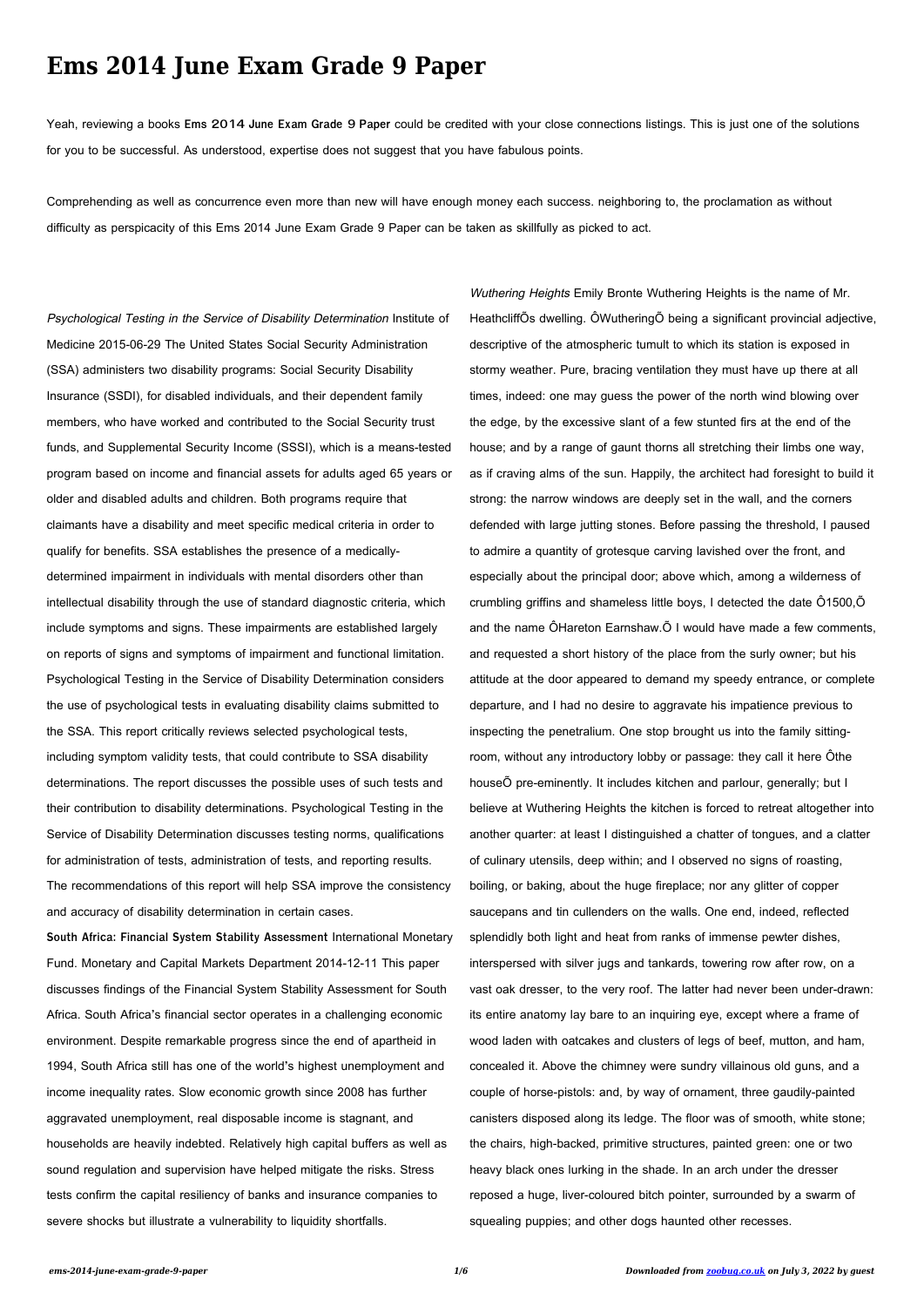**Sports-Related Concussions in Youth** National Research Council 2014-02-04 In the past decade, few subjects at the intersection of medicine and sports have generated as much public interest as sportsrelated concussions - especially among youth. Despite growing awareness of sports-related concussions and campaigns to educate athletes, coaches, physicians, and parents of young athletes about concussion recognition and management, confusion and controversy persist in many areas. Currently, diagnosis is based primarily on the symptoms reported by the individual rather than on objective diagnostic markers, and there is little empirical evidence for the optimal degree and duration of physical rest needed to promote recovery or the best timing and approach for returning to full physical activity. Sports-Related Concussions in Youth: Improving the Science, Changing the Culture reviews the science of sports-related concussions in youth from elementary school through young adulthood, as well as in military personnel and their dependents. This report recommends actions that can be taken by a range of audiences including research funding agencies, legislatures, state and school superintendents and athletic directors, military organizations, and equipment manufacturers, as well as youth who participate in sports and their parents - to improve what is known about concussions and to reduce their occurrence. Sports-Related Concussions in Youth finds that while some studies provide useful information, much remains unknown about the extent of concussions in youth; how to diagnose, manage, and prevent concussions; and the short- and long-term consequences of concussions as well as repetitive head impacts that do not result in concussion symptoms. The culture of sports negatively influences athletes' selfreporting of concussion symptoms and their adherence to return-to-play guidance. Athletes, their teammates, and, in some cases, coaches and parents may not fully appreciate the health threats posed by concussions. Similarly, military recruits are immersed in a culture that includes devotion to duty and service before self, and the critical nature of concussions may often go unheeded. According to Sports-Related Concussions in Youth, if the youth sports community can adopt the belief that concussions are serious injuries and emphasize care for players with concussions until they are fully recovered, then the culture in which these athletes perform and compete will become much safer. Improving understanding of the extent,

causes, effects, and prevention of sports-related concussions is vitally

important for the health and well-being of youth athletes. The findings and recommendations in this report set a direction for research to reach this goal.

The Fund's Lending Framework and Sovereign Debt - Annexes

International Monetary Fund 2014-05-23

**Department of Defense Dictionary of Military and Associated Terms** United

States. Joint Chiefs of Staff 1987

**Report of the Presidential Commission on the Space Shuttle Challenger**

**Accident** DIANE Publishing Company 1995-07 Reviews the circumstances

surrounding the Challenger accident to establish the probable cause or causes of the accident. Develops recommendations for corrective or other action based upon the Commission1s findings and determinations. Color photos, charts and tables.

World Economic Outlook, October 2018 International Monetary Fund. Research Dept. 2018-10-09 Global growth for 2018–19 is projected to remain steady at its 2017 level, but its pace is less vigorous than projected in April and it has become less balanced. Downside risks to global growth have risen in the past six months and the potential for upside surprises has receded. Global growth is projected at 3.7 percent for 2018–19—0.2 percentage point lower for both years than forecast in April. The downward revision reflects surprises that suppressed activity in early 2018 in some major advanced economies, the negative effects of the trade measures implemented or approved between April and mid-September, as well as a weaker outlook for some key emerging market and developing economies arising from country-specific factors, tighter financial conditions, geopolitical tensions, and higher oil import bills. The balance of risks to the global growth forecast has shifted to the downside in a context of elevated policy uncertainty. Several of the downside risks highlighted in the April 2018 World Economic Outlook (WEO)—such as rising trade barriers and a reversal of capital flows to emerging market economies with weaker fundamentals and higher political risk—have become more pronounced or have partially materialized. Meanwhile, the potential for upside surprises has receded, given the tightening of financial conditions in some parts of the world, higher trade costs, slow implementation of reforms recommended in the past, and waning growth momentum. **Economic and Management Sciences, Grade 9** Marietjie Barbard

2015-05-29

Economic and Management Sciences, Grade 8 Marietjie Barnard 2013-07-11 Study & master economic and management sciences grade 8 has been especially developed by an experienced author team for the Curriculum and Assessment Policy Statement (CAPS). This new and easyto-use course helps learners to master essential content and skills in economic and management sciences.

Health System Efficiency Jonathan Cylus 2016-12-15 In this book the authors explore the state of the art on efficiency measurement in health systems and international experts offer insights into the pitfalls and potential associated with various measurement techniques. The authors show that: - The core idea of efficiency is easy to understand in principle -

maximizing valued outputs relative to inputs, but is often difficult to make

operational in real-life situations - There have been numerous advances in

data collection and availability, as well as innovative methodological

approaches that give valuable insights into how efficiently health care is

delivered - Our simple analytical framework can facilitate the development

and interpretation of efficiency indicators.

**Strategies to Improve Cardiac Arrest Survival** Institute of Medicine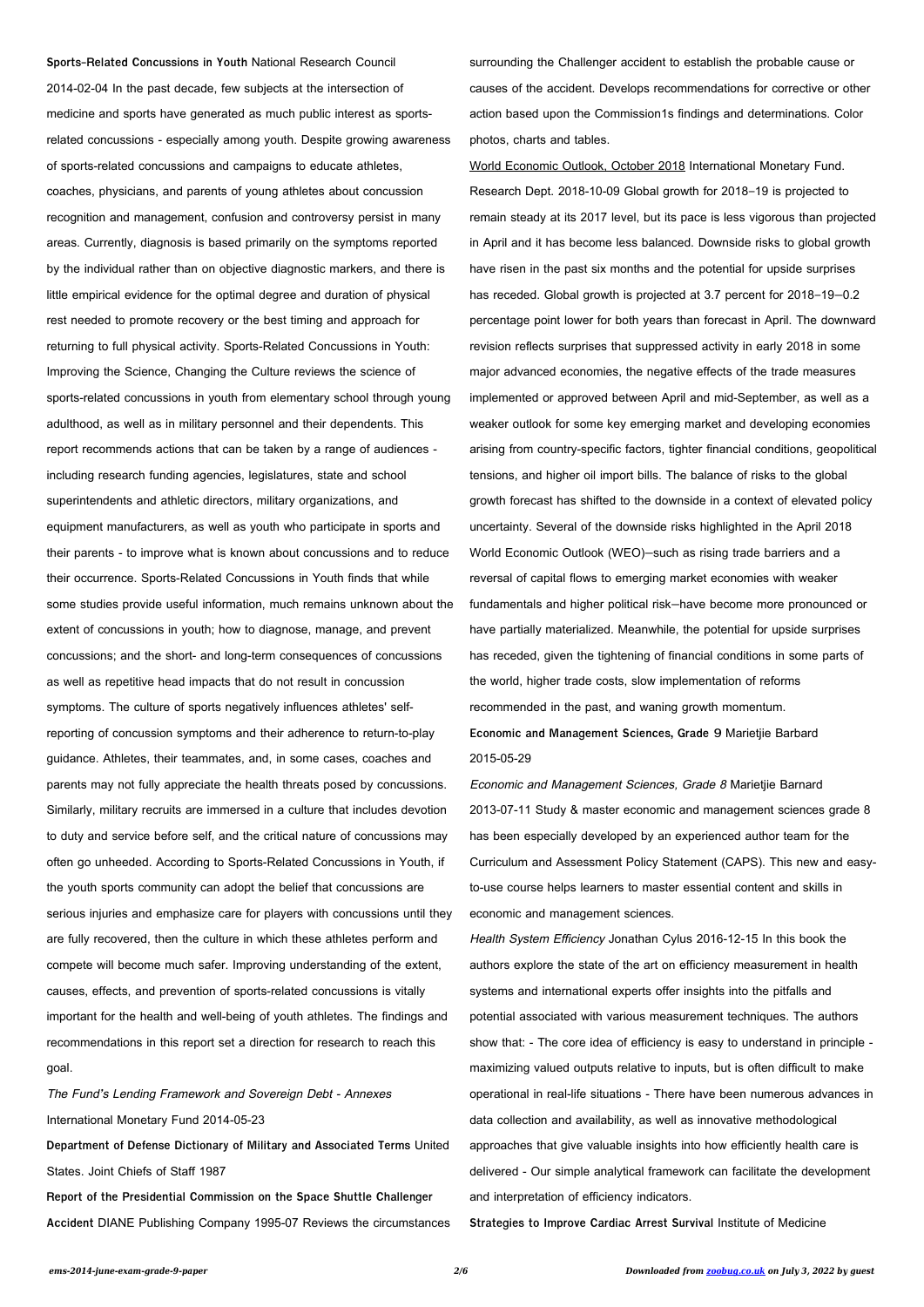2015-09-29 Cardiac arrest can strike a seemingly healthy individual of any age, race, ethnicity, or gender at any time in any location, often without warning. Cardiac arrest is the third leading cause of death in the United States, following cancer and heart disease. Four out of five cardiac arrests occur in the home, and more than 90 percent of individuals with cardiac arrest die before reaching the hospital. First and foremost, cardiac arrest treatment is a community issue - local resources and personnel must provide appropriate, high-quality care to save the life of a community member. Time between onset of arrest and provision of care is fundamental, and shortening this time is one of the best ways to reduce the risk of death and disability from cardiac arrest. Specific actions can be implemented now to decrease this time, and recent advances in science could lead to new discoveries in the causes of, and treatments for, cardiac arrest. However, specific barriers must first be addressed. Strategies to Improve Cardiac Arrest Survival examines the complete system of response to cardiac arrest in the United States and identifies opportunities within existing and new treatments, strategies, and research that promise to improve the survival and recovery of patients. The recommendations of Strategies to Improve Cardiac Arrest Survival provide high-priority actions to advance the field as a whole. This report will help citizens, government agencies, and private industry to improve health outcomes from sudden cardiac arrest across the United States.

A Taxonomy for Learning, Teaching, and Assessing Benjamin Samuel Bloom 2001 This revision of Bloom's taxonomy is designed to help teachers understand and implement standards-based curriculums. Cognitive psychologists, curriculum specialists, teacher educators, and researchers have developed a two-dimensional framework, focusing on knowledge and cognitive processes. In combination, these two define what students are expected to learn in school. It explores curriculums from three unique perspectives-cognitive psychologists (learning emphasis), curriculum specialists and teacher educators (C & I emphasis), and measurement and assessment experts (assessment emphasis). This revisited framework allows you to connect learning in all areas of curriculum. Educators, or others interested in educational psychology or educational methods for grades K-12.

**Resources for Optimal Care of the Injured Patient** American College of

Surgeons. Committee on Trauma 1990

**The Fukushima Daiichi Accident** International Atomic Energy Agency 2015 The Fukushima Daiichi Accident consists of a Report by the IAEA Director General and five technical volumes. It is the result of an extensive international collaborative effort involving five working groups with about 180 experts from 42 Member States with and without nuclear power programmes and several international bodies. It provides a description of the accident and its causes, evolution and consequences, based on the evaluation of data and information from a large number of sources available at the time of writing. The Fukushima Daiichi Accident will be of

use to national authorities, international organizations, nuclear regulatory bodies, nuclear power plant operating organizations, designers of nuclear facilities and other experts in matters relating to nuclear power, as well as the wider public. The set contains six printed parts and five supplementary CD-ROMs.

**Occupational Health and Safety Management Systems. Requirements with Guidance for Use** British Standards Institute Staff 1918-03-31 Group communication, Personnel management, Risk assessment, Conditions of employment, Management techniques, Training, Policy, Environment (working), Planning, Technical documents, Occupational safety, Conformity, Accident prevention, Health and safety management, Quality

auditing, Job specification, Health and safety requirements, Performance, Management, Safety measures

Study and Master Economic and Management Sciences Grade 8 CAPS Excercise Book Marietjie Barnard 2013-10-31

Proceedings of the 13th International Congress on Mathematical Education Gabriele Kaiser 2017-10-31 This book is open access under a CC BY 4.0 license. The book presents the Proceedings of the 13th International Congress on Mathematical Education (ICME-13) and is based on the presentations given at the 13th International Congress on Mathematical Education (ICME-13). ICME-13 took place from 24th- 31st July 2016 at the University of Hamburg in Hamburg (Germany). The congress was hosted by the Society of Didactics of Mathematics (Gesellschaft für Didaktik der Mathematik - GDM) and took place under the auspices of the International Commission on Mathematical Instruction (ICMI). ICME-13 brought together about 3.500 mathematics educators from 105 countries, additionally 250 teachers from German speaking countries met for specific activities. Directly before the congress activities were offered for 450 Early Career Researchers. The proceedings give a comprehensive overview on the current state-of-the-art of the discussions on mathematics education and display the breadth and deepness of current research on mathematical teaching-and-learning processes. The book introduces the major activities of ICME-13, namely articles from the four plenary lecturers and two plenary panels, articles from the five ICMI awardees, reports from six national presentations, three reports from the thematic afternoon devoted to specific features of ICME-13. Furthermore, the proceedings contain descriptions of the 54 Topic Study Groups, which formed the heart of the congress and reports from 29 Discussion Groups and 31 Workshops. The additional important activities of ICME-13, namely papers from the invited lecturers, will be presented in the second volume of the proceedings. **Handbook on Battery Energy Storage System** Asian Development Bank 2018-12-01 This handbook serves as a guide to deploying battery energy storage technologies, specifically for distributed energy resources and flexibility resources. Battery energy storage technology is the most promising, rapidly developed technology as it provides higher efficiency and ease of control. With energy transition through decarbonization and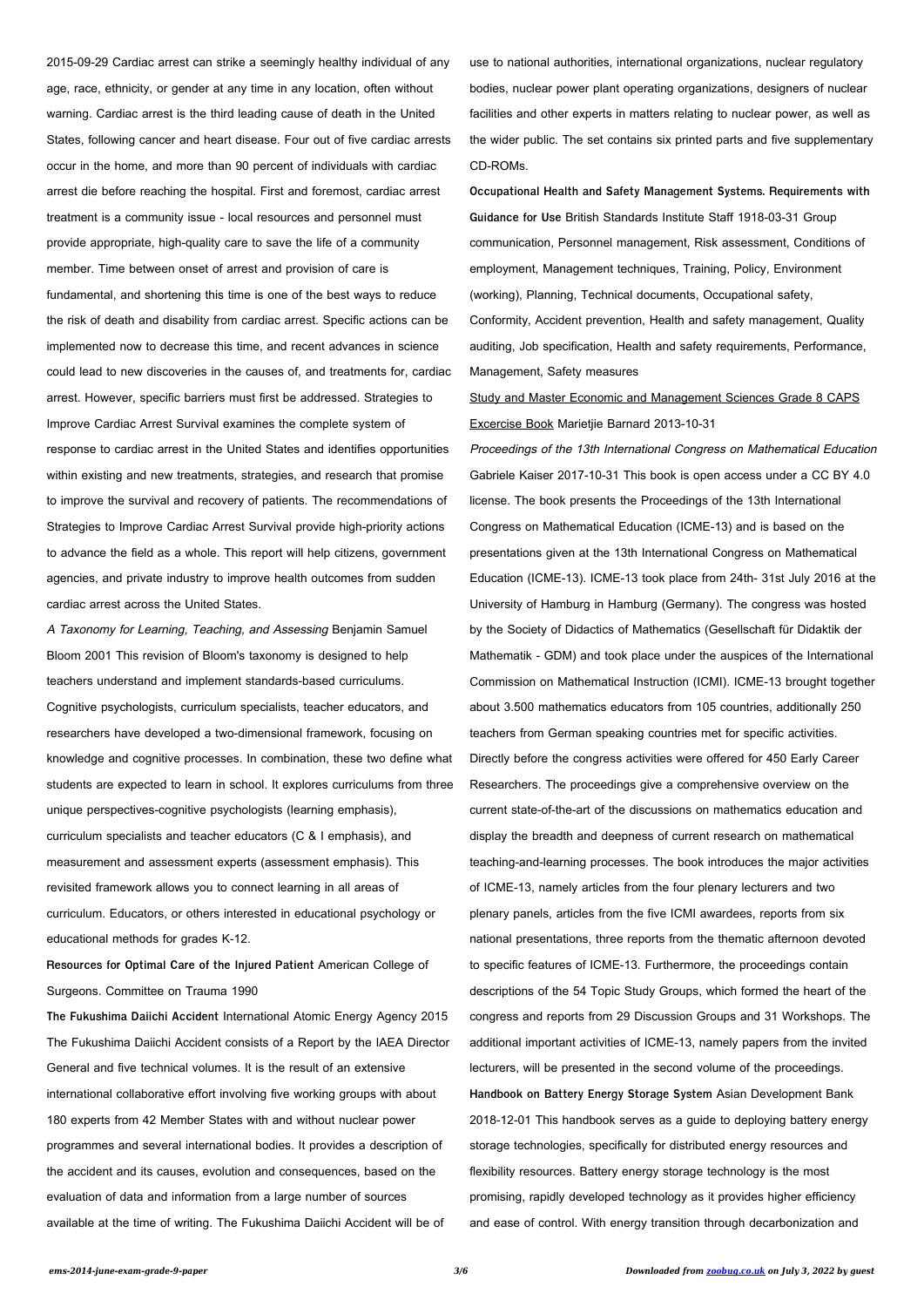decentralization, energy storage plays a significant role to enhance grid efficiency by alleviating volatility from demand and supply. Energy storage also contributes to the grid integration of renewable energy and promotion of microgrid.

**Multinational Finance** Kirt C. Butler 2012-08-28 An in-depth treatment of the international financial arena Multinational Finance, Fifth Edition assumes the viewpoint of the financial manager of a multinational corporation with investment or financial operations in more than one country. This book provides a framework for evaluating the many opportunities, costs, and risks of multinational operations in a manner that allows readers to see beyond the math and terminology surrounding this field to realize the general principles of multinational financial management. Logically organized and written in a clear, non-technical style, this book includes information on international finance topics such as foreign exchange, currency and derivatives markets, currency risk (transaction, operating, and translation) management, country risk, international taxation, capital structure, cost of capital, and international portfolio diversification. It also offers unique chapters on multinational treasury management, the rationale for hedging currency risks, options on real assets, international corporate governance, asset pricing, and portfolio management. Emphasizes the managerial aspects of multinational finance with graphs, figures, and the use of numerous real-world examples Expands on the treatment of parity disequilibria to include exchange rate expectations that differ from parity and a project's operating exposure to currency risk Provides an overview and comparison of the various derivative instruments and their use in risk hedging Contains valuable insights on valuation and management of a multinational corporation's investments If you're looking for the best way to gain a firm understanding of multinational finance, look no further than the fifth edition of this classic text.

**Environmental Learning** Mark Rickinson 2009-09-18 Environmental education and education for sustainable development have become features of many countries' formal education systems. To date, however, there have been few attempts to explore what such learning looks and feels like from the perspective of the learners. Based on in-depth empirical studies in school and university classrooms, this book presents rich insights into the complexities and dynamics of students' environmental learning. The authors show how careful analysis of students' environmental learning experiences can provide powerful pointers for future practice, policy and research. Environmental Learning will be a key resource for educators, teacher educators, decision-makers and researchers involved in education and sustainable development. **Study and Master Economic and Business Management Grade 7 for CAPS Learner's Book** Marietjie Barnard 2013-07-11 **Pain Management and the Opioid Epidemic** National Academies of Sciences, Engineering, and Medicine 2017-10-28 Drug overdose, driven

largely by overdose related to the use of opioids, is now the leading cause of unintentional injury death in the United States. The ongoing opioid crisis lies at the intersection of two public health challenges: reducing the burden of suffering from pain and containing the rising toll of the harms that can arise from the use of opioid medications. Chronic pain and opioid use disorder both represent complex human conditions affecting millions of Americans and causing untold disability and loss of function. In the context of the growing opioid problem, the U.S. Food and Drug Administration (FDA) launched an Opioids Action Plan in early 2016. As part of this plan, the FDA asked the National Academies of Sciences, Engineering, and Medicine to convene a committee to update the state of the science on pain research, care, and education and to identify actions the FDA and others can take to respond to the opioid epidemic, with a particular focus on informing FDA's development of a formal method for incorporating individual and societal considerations into its risk-benefit framework for opioid approval and monitoring.

Safe Management of Wastes from Health-care Activities A. Prüss 1999 **The Plague Year** Lawrence Wright 2021 Beginning with the absolutely critical first moments of the outbreak in China, and ending with an epilogue on the vaccine rollout and the unprecedented events between the election of Joseph Biden and his inauguration, Lawrence Wright's The Plague Year surges forward with essential information--and fascinating historical parallels--examining the medical, economic, political, and social ramifications of the COVID-19 pandemic.

Mindset Carol S. Dweck 2006 Reveals how established attitudes affect all aspects of one's life, explains the differences between fixed and growth mindsets, and stresses the need to be open to change in order to achieve fulfillment and success.

**International Financial Management** Alan C. Shapiro 2014-08-08 Designed for students taking courses in international finance, international financial management, multinational finance and multinational financial management, International Financial Management offers a variety of reallife examples, both numerical and institutional, that demonstrate the use of financial analysis and reasoning in solving international financial problems. Includes coverage of the emergence of the new international financial system, the rise of the BRICS and the credit crunch. Complete use of IFRS throughout the chapter on measuring and managing transactions. Contains numerous Asian, Latin American, African and European cases, applications and examples. Provides a truly global context for the study of international financial management. Focuses on decision making in an international context. Contains coverage of all of the traditional areas of corporate finance including: working capital management, capital budgeting, cost of capital and financial structure. Ten Strategies of a World-Class Cybersecurity Operations Center Carson Zimmerman 2014-07-01 Ten Strategies of a World-Class Cyber Security Operations Center conveys MITRE's accumulated expertise on enterprise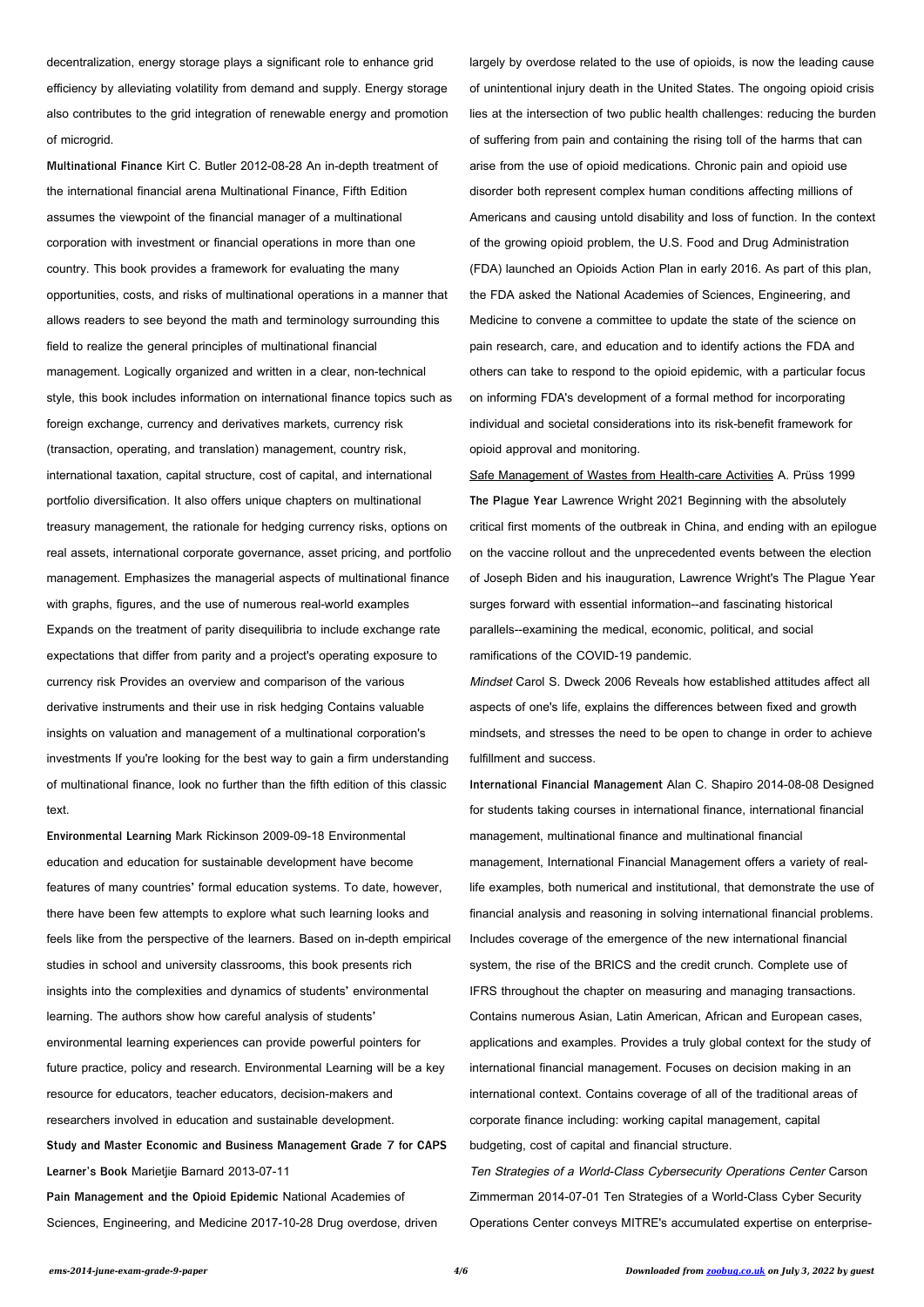grade computer network defense. It covers ten key qualities of leading Cyber Security Operations Centers (CSOCs), ranging from their structure and organization, to processes that best enable smooth operations, to approaches that extract maximum value from key CSOC technology investments. This book offers perspective and context for key decision points in structuring a CSOC, such as what capabilities to offer, how to architect large-scale data collection and analysis, and how to prepare the CSOC team for agile, threat-based response. If you manage, work in, or are standing up a CSOC, this book is for you. It is also available on MITRE's website, www.mitre.org.

**Economics Private and Public Choice** James D Gwartney 2013-09-11 Economics: Private and Public Choice is an aid for students and general readers to develop a sound economic reasoning. The book discusses several ways to economic thinking including six guideposts as follows: (i) scarce goods have costs; (ii) Decision-makers economize in their choices; (iii) Incentives are important; (iv) Decision-makers are dependent on information scarcity; (v) Economic actions can have secondary effects; and (vi) Economic thinking is scientific. The book explains the Keynesian view of money, employment, and inflation, as well as the monetarist view on the proper macropolicy, business cycle, and inflation. The book also discusses consumer decision making, the elasticity of demand, and how income influences demand. The text analyzes costs and producer decisions, the firm under pure competition, and how a competitive model functions. The book explains monopoly, and also considers the high barriers that prevent entry such as legal barriers, economies of scale, and control over important resources. The author also presents comparative economic systems such as capitalism and socialism. This book can prove useful for students and professors in economics, as well as general readers whose works are related to public service and planning in the area of economic development.

Accounting Questions & Answers Speedy Publishing 2014-08-13 An accounting study guide with questions, and answers is a helpful tool for anyone that is taking an an accounting class. An accounting course book covers topics extensively. With the study guide the person can take the quizzes, and check their answers. The study guide shows which answer is correct. Some study guide books will explain why the other answers is close, but not correct. Once the person takes the quiz on a specific topic.

They will find out where their weakness is, and what areas they have to

study. The book will help them prepare for class exams, and any

professional exams they may take.

The 9/11 Commission Report: Final Report of the National Commission on Terrorist Attacks Upon the United States (Authorized Edition) National Commission on Terrorist Attacks 2011-05-16 Nearly three thousand people died in the terrorist attacks of September 11, 2001. In Lower Manhattan, on a field in Pennsylvania, and along the banks of the Potomoc, the United States suffered the single largest loss of life from an enemy attack

on its soil. In November 2002 the United States Congress and President George W. Bush established by law the National Commission on Terrorist Attacks Upon the United States, also known as the 9/11 Commission. This independent, bipartisan panel was directed to examine the facts and circumstances surrounding the September 11 attacks, identify lessons learned, and provide recommendations to safeguard against future acts of terrorism. This volume is the authorized edition of the Commission's final report.

**Descriptive Writing eBook** Saddleback Educational Publishing 2013-01-01 Motivation makes all the difference. And what's more motivating than the expectation of success? The instructions are clear and to the point, so students can quickly get down to writing practice in these 64-page worktexts. Helpful prompts pack the worktext lesson pages including illustrations, examples, and sample responses. Sample Content: book and movie reviews, travelogue, a character sketch, fashions.

**What is Mathematics?** Richard Courant 1978

**Teaching and Learning of Calculus** David Bressoud 2016-06-14 This survey focuses on the main trends in the field of calculus education. Despite their variety, the findings reveal a cornerstone issue that is strongly linked to the formalism of calculus concepts and to the difficulties it generates in the learning and teaching process. As a complement to the main text, an extended bibliography with some of the most important references on this topic is included. Since the diversity of the research in the field makes it difficult to produce an exhaustive state-of-the-art summary, the authors discuss recent developments that go beyond this survey and put forward new research questions.

Europe's Untapped Capital Market Diego Valiante 2016-03-03 This book builds on a year-long discussion with a group of academics, policy-makers and industry experts to provide a long-term contribution to the Capital Markets Union project, launched by the European Commission in 2015. It identifies 36 cross-border barriers to capital markets integration and provides an organic plan, consisting of 33 policy recommendations, to relaunch EU financial integration. These aim to improve the key components of cross-border capital market transactions.

**Causes and Consequences of Income Inequality** Ms.Era Dabla-Norris 2015-06-15 This paper analyzes the extent of income inequality from a

global perspective, its drivers, and what to do about it. The drivers of

inequality vary widely amongst countries, with some common drivers being the skill premium associated with technical change and globalization, weakening protection for labor, and lack of financial inclusion in developing countries. We find that increasing the income share of the poor and the

middle class actually increases growth while a rising income share of the top 20 percent results in lower growth—that is, when the rich get richer,

benefits do not trickle down. This suggests that policies need to be country

specific but should focus on raising the income share of the poor, and

ensuring there is no hollowing out of the middle class. To tackle inequality,